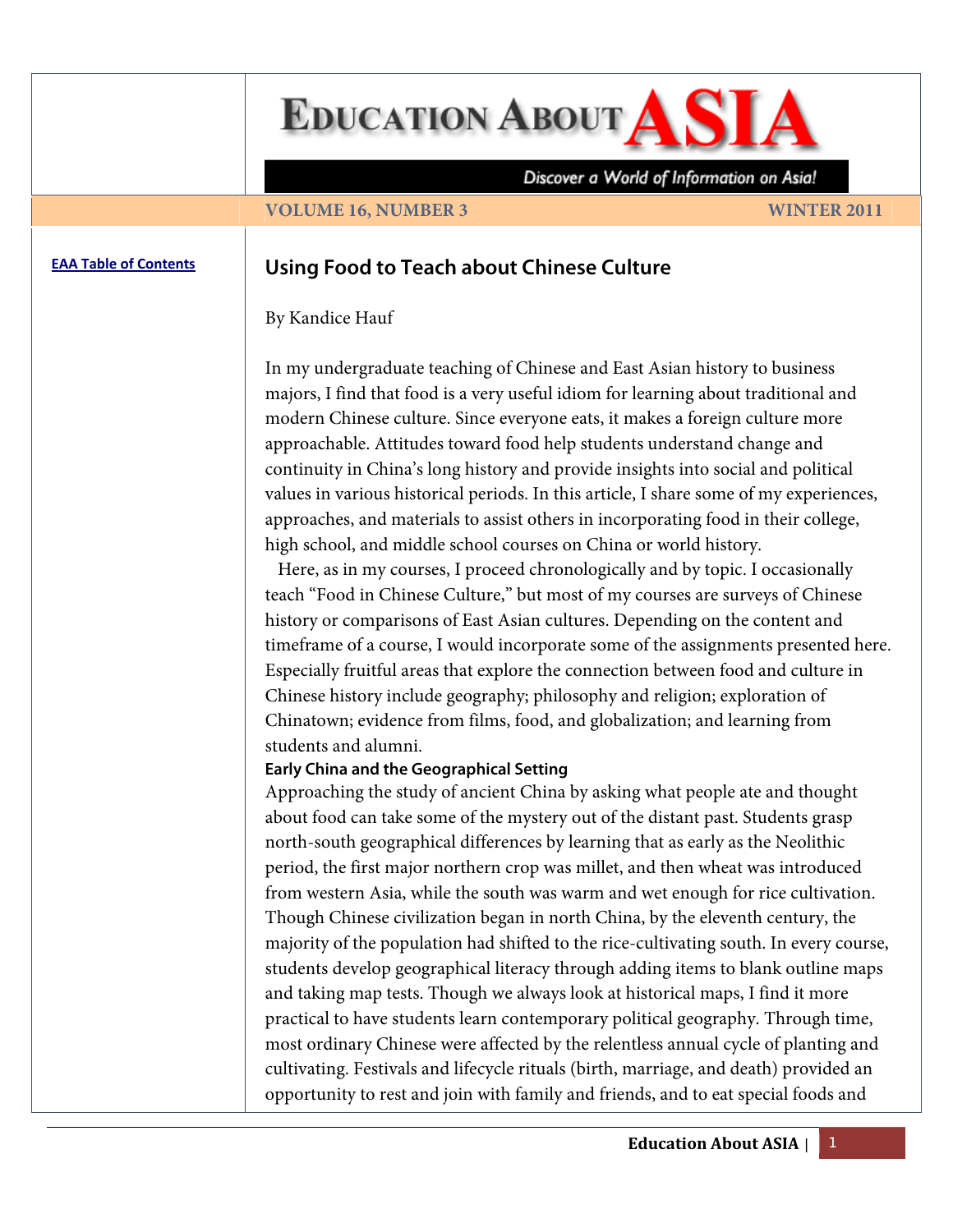drink. From the time of Confucius (551–479 BCE), society was divided into four ranks—the elite (warrior elite and later scholar-officials), farmers, artisans, and merchants. The position of farmers after the small leadership class highlights the importance of agriculture and food production. The major origin myths of the Chinese are mythical larger-than-life humans who discover elements of Chinese culture, such as the founding of agriculture by Shennong, the divine farmer.

 The beautiful bronze vessels of the Shang (1600–1050 BCE) and Zhou dynasties (1050–256 BCE) introduce students to Chinese art, technology, and religion—in particular as ritual vessels in which food and drink were offered to ancestors and gods. Students learn about the cultural and political actions and meanings of food and drink while learning about elite religion and the veneration of ancestors and gods. In reading about sacrifices and offering food, students understand the importance of the family and of time as continuous, not sharply demarcated among past-present-future; they come to understand that time links ancestors and future progeny with living family members. We view bronze vessels in books and often at a local art museum; we read articles and translations to find references to the use of food in Chinese religious thought and practice through the ages. **Philosophers on Food** 

Students of Chinese culture need a basic understanding of the major ways of thinking of Confucianism, Daoism, and Buddhism. I have found it best to instruct students in the basic teachings of these three spiritual traditions and then have them analyze the passages they find (or are provided) to develop their own understanding of how these early, pivotal thinkers thought about food. Here I will mainly present Confucius on food, as he and the development of his teachings by later followers into Confucianism were an important aspect of Chinese culture into the twentieth century and are staging a bit of a comeback today.

Confucius taught about humaneness, filial piety, and the need to return to a peaceful, hierarchical state and society that he believed existed at the beginning of the Zhou dynasty. I ask students to write an analysis of Confucius and his thinking about food based on statements in the *Analects*. *Analects*, Book 10,

人莫不飲食也 鮮能知味也! 孔子-中庸 4.2

Figure 1. Everyone eats and drinks; yet only few appreciate the taste of food. *Doctrine of the Mean, 4.2, a Confucian book*.

chapter 8 is a meaty passage to analyze:

*He did not eat his fill of polished rice, nor did he eat his fill of finely minced meat. He did not eat rice that had gone sour or fish and meat that had spoiled. He did not eat food that had gone off color or food*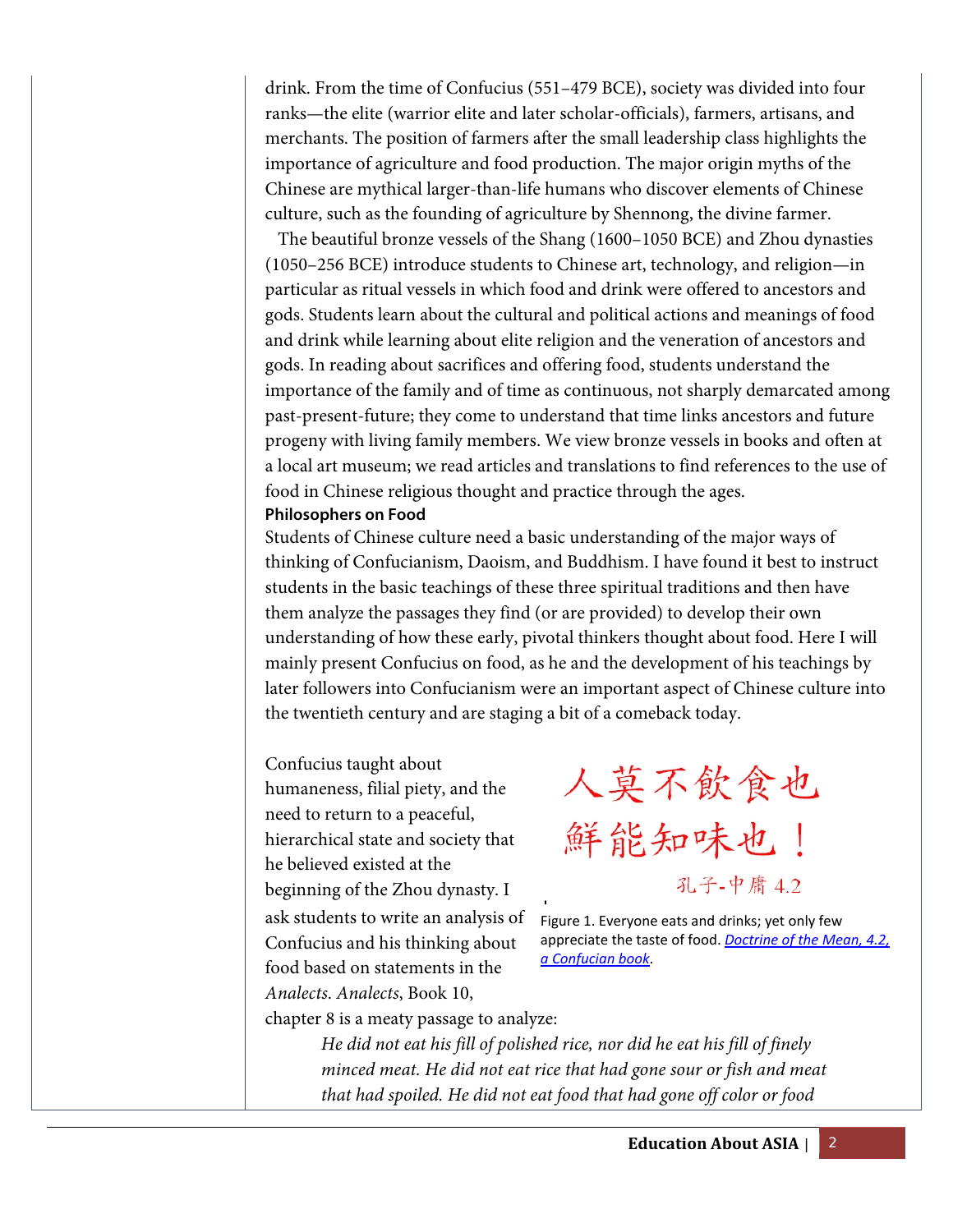*that had a bad smell. He did not eat food that was not properly prepared nor did he eat except at the proper times. He did not eat food that had not been properly cut up, nor did he eat unless the proper sauce was available. Even when there was plenty of meat, he avoided eating more meat than rice. Only in the case of wine did he not set himself a rigid limit. He simply never drank to the point of becoming confused.*<sup>1</sup>

We see from this passage that Confucius ate and drank with moderation and care. He teaches that a varied diet of well-prepared vegetables, meat, and rice accompanied by wine are preferred and worth working for by moral means, but should be enjoyed in moderation and eschewed if they cannot be acquired morally. There is a sense of food safety with Confucius not eating sacrificial meat older than three days (10/9). When his steward declines a payment of grain, Confucius suggests charity: "Can you not find a use for it in helping the people in your neighborhood?" (6/5).

 Confucianism is not an ascetic tradition in which purification and fasting are taken to extremes, but ritual and sacrifice are important practices (e.g., Book 10: chapters 7, 9, and 11). During sacrifice, the living are feeding and communicating with those in the supernatural realm, and after the spirits have had time to eat and drink, humans do not waste the food, but divide it up and consume it. The suggested physical arrangements of sacrifices and types of food and drink served in ancestral sacrifice can be seen in the ritual text compiled by the famous neo-Confucian synthesizer Zhu Xi (1130–1200). Since Zhu Xi's interpretations of Confucianism were considered orthodox from the thirteenth into the twentieth centuries, and were the basis for the civil service examination—the major route to elite status—his work carried weight into the twentieth century. Tea and wine are usual offerings on the altars, and Zhu Xi advises that foods in season be offered for festivals:

*The festivals are those locally observed, such as Clear and Bright, cold food, double five, Middle Origin, and double nine. The foods offered are the local specialties enjoyed at those festivals, like rice dumplings. They are presented on a large plate accompanied by vegetables and fruit, with the same sort of ceremony as at New Year, the solstice, and new moons.* <sup>2</sup>

Daoism is the other major indigenous Chinese philosophy. In the *Laozi* we find the famous advice about governing the state as if frying a small fish (chapter 60). That is, the ruler, like the chef, should take a *wuwei* (no invasive action) approach that does not make the state (fish) fall apart from over-handling. The *Zhuangzi* contains passages about drinking dew and abstaining from eating grains—teachings picked up by believers in a Daoist religion (third century on) as part of the disciplines of diet, exercise, and meditation aimed at attaining longevity. As in Confucianism,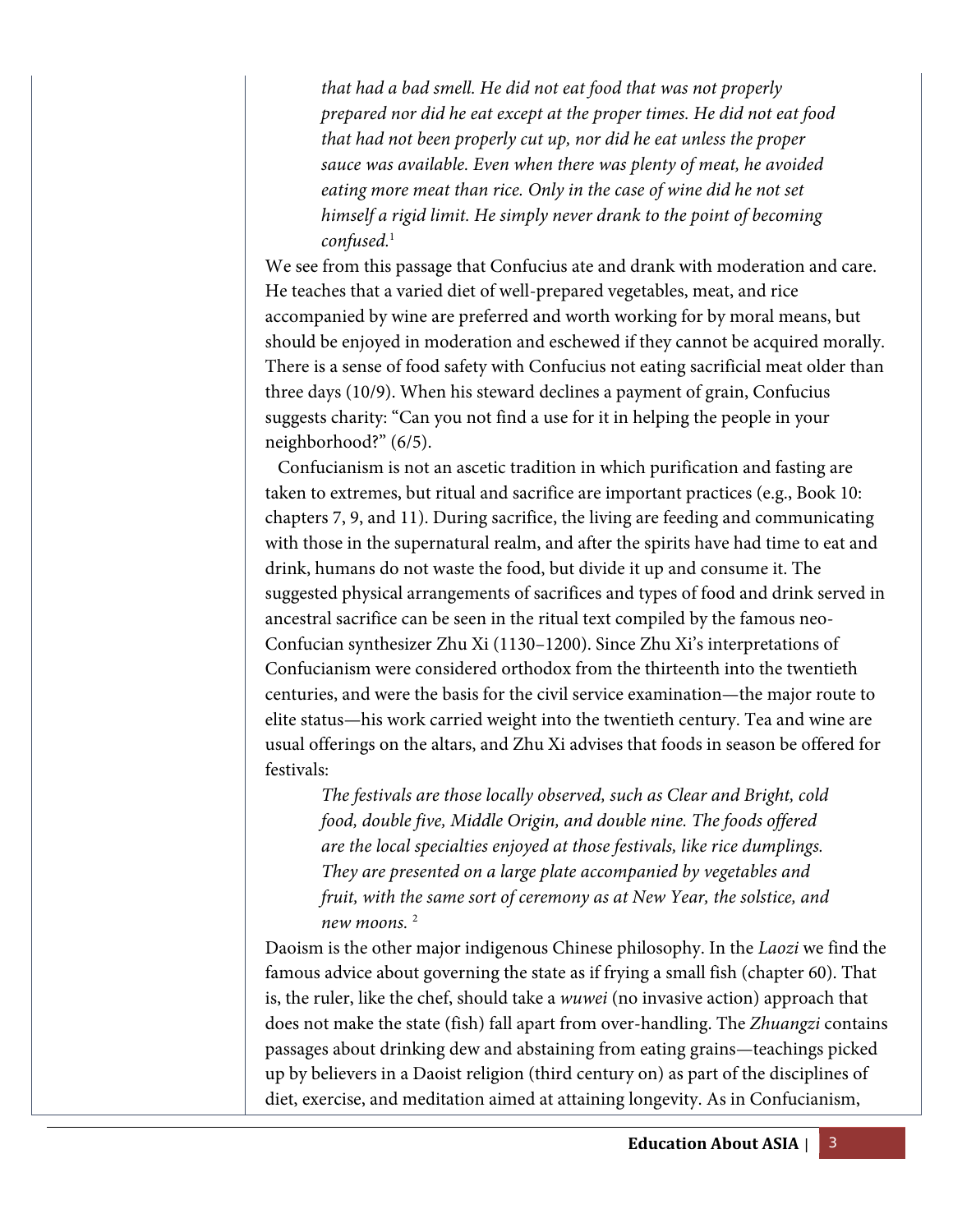Daoists teach moderation but mock rituals using food and drink.

 Yin-yang cosmology is an ancient and contemporary interpretation of phenomena as interplay between polarities (yin=cold, yielding, female; yang=hot, forceful, male). Though often associated with Daoist teachings, the use of yin-yang transcended any one way of thinking to become a general Chinese cultural resource. Yin-yang is applied to cold and hot aspects of food, food as medicine, the importance of nutrition, and balance and harmony of flavors.

 By the Tang dynasty (618–907), we can talk about the three ways of thinking in Chinese culture. Buddhism was introduced from India in the first century and gradually became accepted and sinified. Buddhism also has dietary teachings, including moderation, fasting, vegetarianism, and monastic rules against strong flavors such as garlic.

# **Chinatown as a Site to Learn about Food**

Students build on their knowledge by carrying out assignments in Asian groceries, restaurants, and/or Chinatown. In Chinatown students can observe, eat, and experience living Chinese culture. Some students are surprised at how "foreign" Chinatown seems. Students prepare by reading Internet sites on the history of Chinatown and regional Chinese cuisines and apply their knowledge of Chinese culture to interpret what they observe. A food scavenger hunt is part of this field research and might include a Chinese pharmacy, a shrine, fresh and live food, cooked food in a window display, moon cakes or other festival food, ritual items, evidence of yin-yang, and marketing (e.g., teas with weight reduction claims). Students prepare a portfolio of their experiences in their chosen format, which is usually a write-up with photos or sketches, but has included videos, posters, and a *zine* (a noncommercial, often online publication). Twice students prepared and delivered a teaching unit to elementary school students, and once prepared a display on campus for Asian history month.



 Part of this portfolio assignment is a food review and report of a conversation, preferably with a Chinese or Chinese-American whom they can ask about where their family came from in China, what regional Chinese cuisines they enjoy, and how food differs in the US and China. We read cookbooks to learn what dishes might go together in a family-style

meal. I emphasize sharing after a student reported, "I ate a whole steamed fish!" Chinese ways of thinking about what makes a proper meal still include the combination of *fan* and *cai*, that is, rice or **Source: http://en.wikipedia.org/wiki/Chinatown,\_Boston**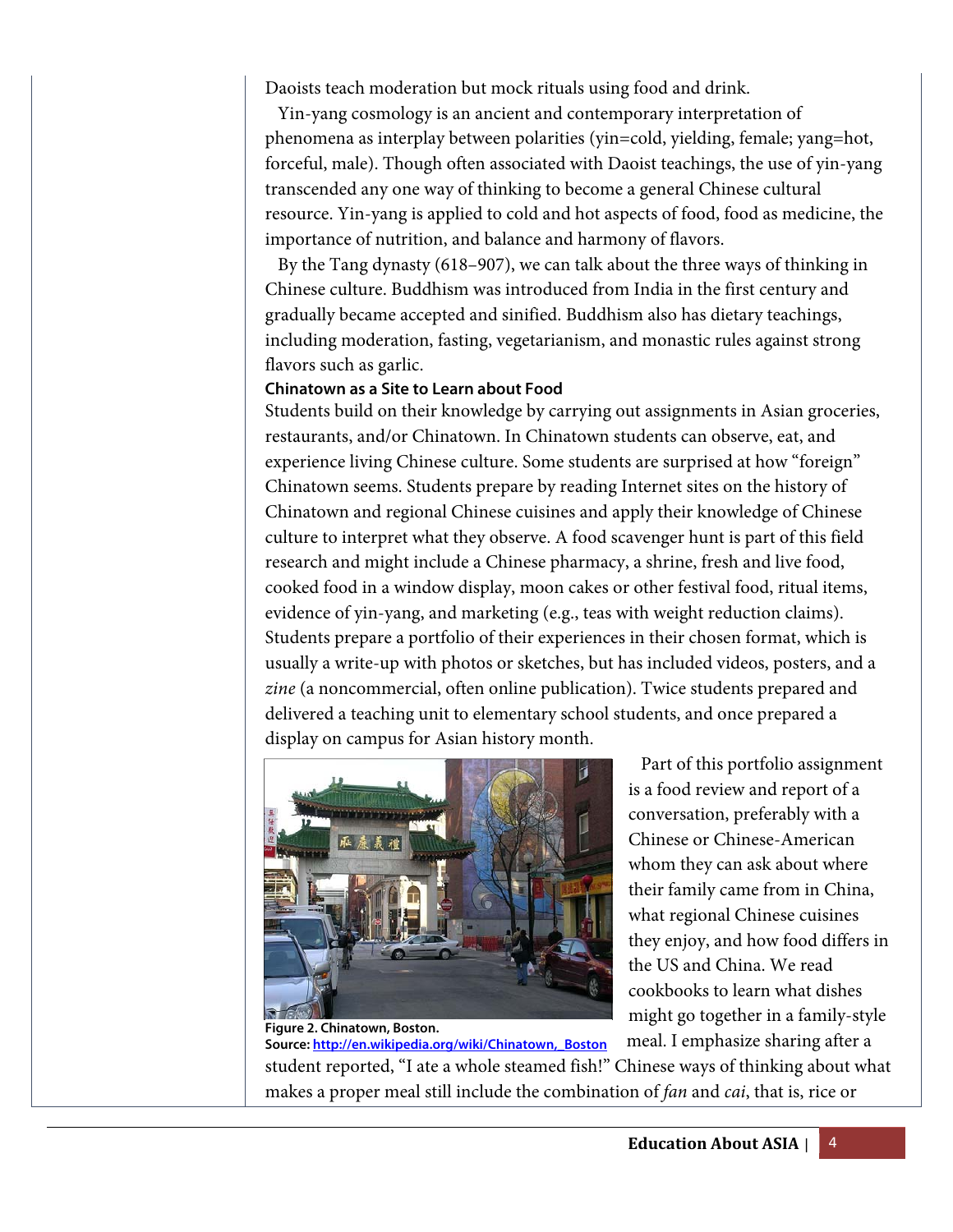starch and a vegetable or meat dish.<sup>3</sup> Students decide what to eat, from a full meal to bubble tea—a cold beverage made with tea, milk, and sweet tapioca black balls. The food review and report of a conversation can be written by a group of up to four students and also included in their individual portfolios. I devote a class period to oral reports of students' Chinatown field research so we can discuss and analyze their findings while enjoying Chinese snacks.

 Through their interviews with chefs and restaurant owners, students have learned that global tourism affects the food industry. The growing economic power of China means more Chinese tourists in Western countries and more Westerners spending time in China and becoming more adventuresome in their eating. This is affecting the type of Chinese food served in some Western restaurants.

 Former students report that knowing some Chinese etiquette and how to order a combination of tastes and textures has served them well at job interviews and on business trips to Asia. In our interconnected world, more graduates will likely work with Chinese and will need to be aware of the importance of food, including banquets, in social relationships. Banquets are about celebration and extravagance rather than sustenance. They are important for developing *guanxi* (connections), which greases the wheels, sometimes leading to bureaucratic corruption. In a newly wealthy China, as in the diaspora, endangered items such as shark fins and seahorses are in demand as food and medicine. Exposure to the environmental impact of food choices encourages students to interrogate their own decisions and to debate the ethics of cultural foods.

## **Portrayal of Food and Culture in Chinese Films**

Documentaries, feature films, YouTube videos, and their own videos help students contemplate the role of food in culture. One film I use to orient students to twentieth-century China is *To Live*. 4 I usually assign this as homework that students view in the library, on Netflix, or in an on-campus global film series. After watching the story of one family that loses its wealth through gambling in the 1940s then survives the civil war battles between Communists and Nationalists, the Great Leap Forward, and finally the Cultural Revolution, students are asked to articulate and evaluate the impact of People's Republic of China (PRC) political campaigns on food and family life to 1976.

 The film begins in a teahouse in the 1940s where students witness social class stratification as an elite clientele eats snacks and drinks tea and alcohol while gambling and enjoying a shadow puppet performance. The male protagonist is carried home on the back of a female bearer. The growing family eats plain but abundant food in a communal dining room during the Great Leap Forward period (we aren't shown the subsequent famine) and celebrates their daughter's Red Guard wedding with simple snacks under the watchful eyes of Mao Zedong. *Jiaozi* (pork dumplings) are eaten to celebrate the New Year and offered at the son's grave; a disgraced doctor chokes on buns while the daughter dies in childbirth; and at the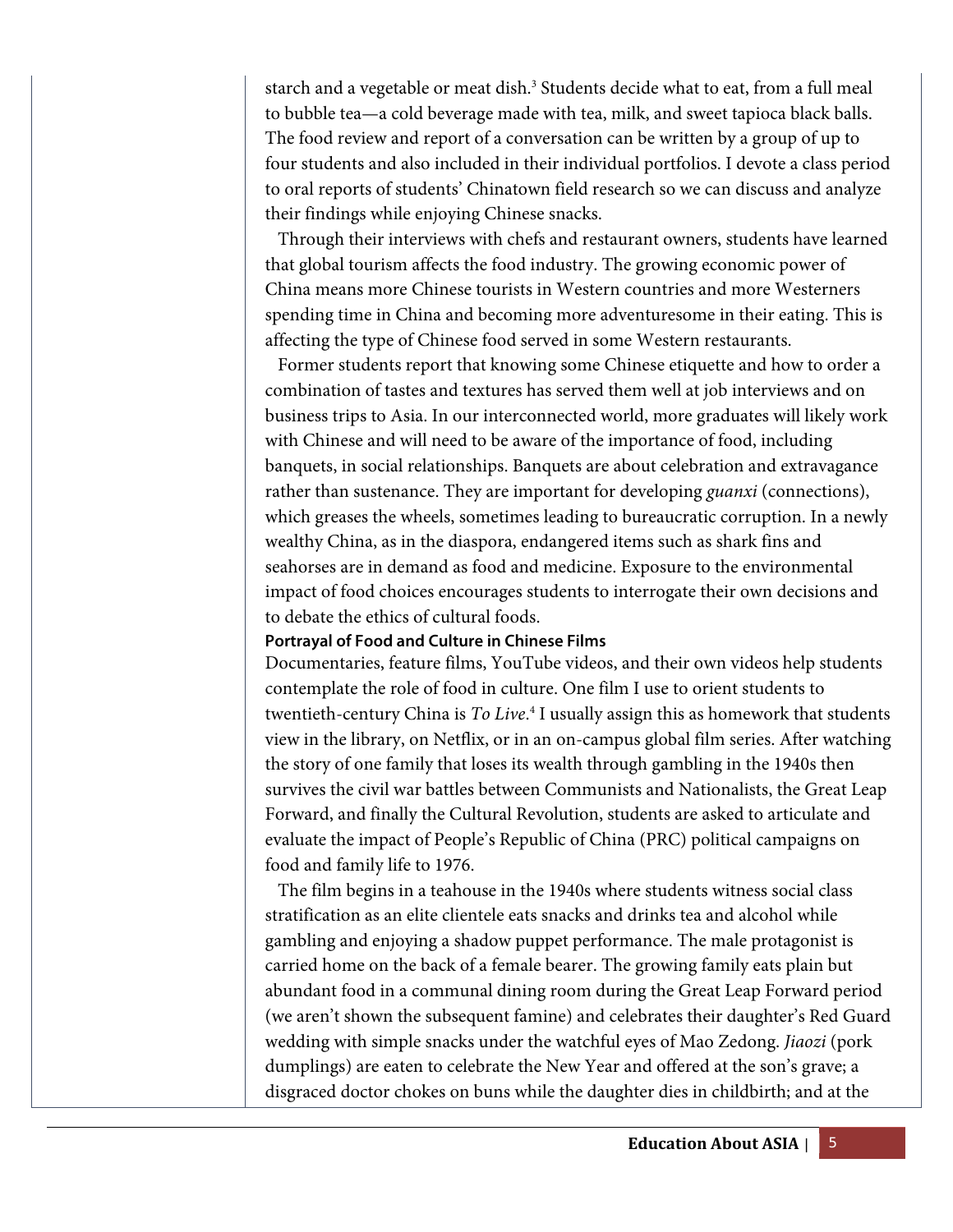end, we see grandparents and grandson sitting down to a simple lunch. The son and daughter are dead, but the family survives and expresses their bonds around the dinner table.

 Another beautiful film with delicious images of food is *Eat, Drink, Man, Woman*. 5 Depending on the course, I might show clips in class or have students watch the

film as homework to discuss in class with other historical readings for context. Students might write a film review or use the film as one of several sources in an essay on change and continuity in twentieth-century China. The film is set in 1990s Taiwan. It introduces students to the post-civil war period and the development of democratic Taiwan as a variant Chinese culture. When the Nationalists fled to Taiwan in 1949, they brought cuisine from every region in China to add to the cuisine of the island. The main character is a widowed chef who attempts to hold his family of three young women together and expresses his love for them through cooking elaborate gourmet Sunday dinners.



The fresh food and different cooking techniques demonstrate the diversity and aesthetics of Chinese cuisine. The film provides an opening for students to contemplate food and family relationships in a Chinese democracy in contrast with the PRC. The three daughters and the father are all searching for love and individual happiness. The oldest daughter is a teacher and Christian, the second a rising business executive, and the youngest a pregnant fast food worker who has a hurry-up wedding.

# **Food and Globalization**

The images of the fast food restaurant in this film lead into considering food and globalization. I have used the James Watson edited volume on McDonald's as an entry into the spread and meaning of Western fast food in East Asia. In my East Asian Cultures class, I add the chapters on Japan and Korea, and in China classes, I use the chapters on Taipei, Hong Kong, and Beijing. Students become aware of the many variations of Chinese/Asian culture and practice asking questions of their evidence and supporting their interpretations with specifics: urban-rural, time, region, class status, etc. The readings are about both East Asians experiencing Western culture and a multi-national Western corporation adapting to East Asia.

 Since McDonald's is often the choice of youngsters, it also demonstrates the rising economic status of families and the power of pampered, often urban children in one-child China families who make consumer choices. (Family size is influenced by the PRC family-planning policy that began in 1979.) Filial piety still exists, but young people have more of a voice in the family than in the past. In order to place the studies of McDonald's in different cities in regional and historical perspective, I ask students to prepare group presentations that include history, geography, and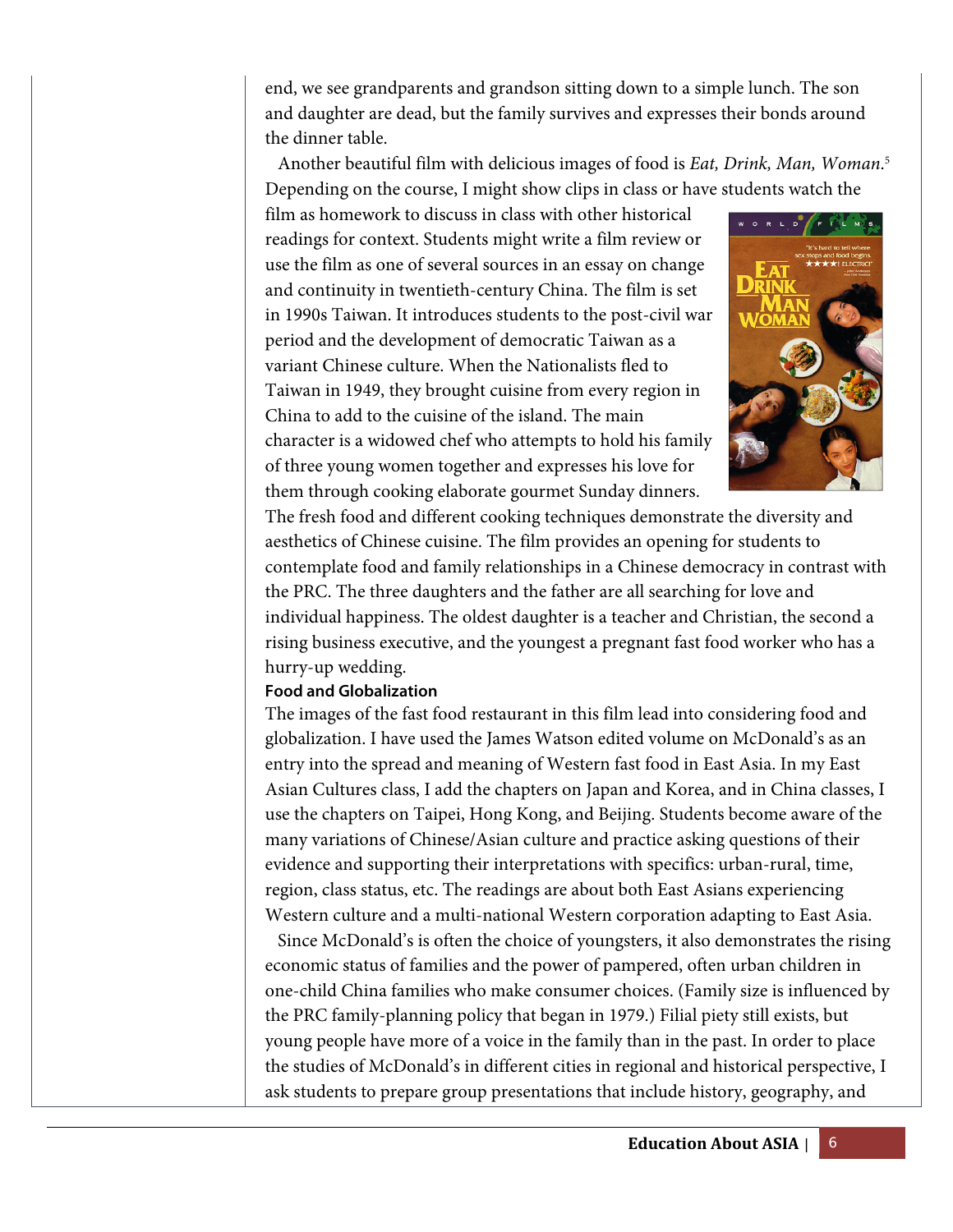local cuisine in addition to the McDonald's material. Students are encouraged to consider the possible adverse health effects of fast food. In addition to helping students think about change and continuity in different regional cultures, this assignment reinforces their knowledge of the physical and political geography of China. Since most of my students are interested in business, they enjoy learning about localization of a brand and the necessity of being aware of local culture and adapting to the wishes and needs of local consumers.

 For example, both in Taipei and Hong Kong, young people have turned McDonald's into after-school social and homework clubs from three to six p.m. The managers have adapted to this and even put a positive spin on it, saying that students present a wholesome image for the business. Students include maps, pictures, recipes for traditional cuisine, YouTube ads for McDonald's in China, and clips from feature films in their presentations. The Beijing group might illustrate imperial cuisine using a clip of eunuchs serving an elaborate meal to the last emperor, Puyi.<sup>6</sup> This provides an opportunity to review the organization of imperial China and the end of the Qing dynasty in 1912.

# **Learning from a Multicultural Student Body**

My college has a high percentage of international and heritage students whose experiences I include in our course content. Using techniques of oral history, students interview their Chinese elders about their own food memories, how they learned to cook, their recipes, etc. I pair students without Chinese elders with those who do have them, so they can interview together, and I also arrange for students to interview Chinese-Americans at a senior center. I have invited family members into the class to share their histories and give us cooking demonstrations. I might be the scholar, but I do not live the culture I teach, so it is important to have a variety of voices in the classroom.

 Another oral history project involves alumni living and working in China (all male to date). This is done easily using email and Skype. In addition to questions about their life and work, interviewees are asked to keep a food diary with prices when possible. Some students decide to keep a food diary too, and some have become more mindful in their eating. Since most alumni work in Beijing, Shanghai, or Hong Kong, it is no surprise that the cuisine is international. If the alum is married to a Chinese, more of the eating takes place at home and is more Chinese. It is common for breakfast to be coffee and toast or a baked good, for a coffee and snack to be purchased at Starbucks during the day, and for beer or wine to be consumed in the evening. One aspect of these interviews that has worked well with academic readings is alumni reports of hosting and being a guest at banquets.

 In these interviews with alumni, students become aware of cultural continuity in that food is still essential glue in family, social, and business situations. However, they also realize that globalization and government reform have allowed for significant change in food choices, including Western fast food and gourmet foods